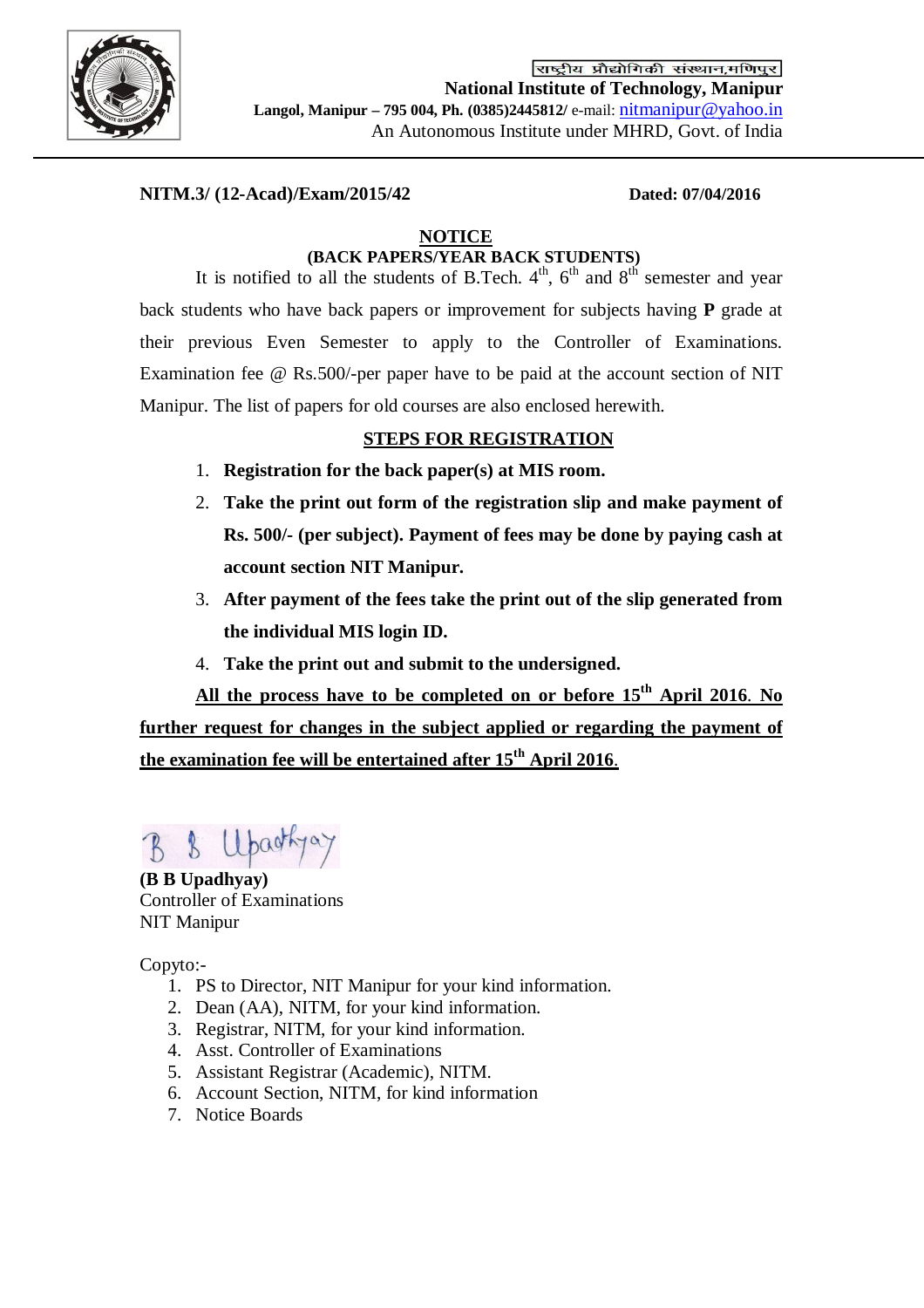

## **NITM.3/ (12-Acad)/Exam/2015/42 Dated: 07/04/2016**

# **Subject offered for 2ndSemester (Old Course) Common Branch**

|                | Introduction to Programming       | <b>EE/CES 201</b> |
|----------------|-----------------------------------|-------------------|
| $\overline{2}$ | <b>Engineering Chemistry II</b>   | <b>CH 201</b>     |
|                | Disaster Management               | <b>DSTM 201</b>   |
| 3              | <b>Engineering Physics II</b>     | P 201             |
| 4              | <b>Engineering Mathematics II</b> | M 201             |
| 5              | <b>Engineering Mechanics II</b>   | <b>ME 201</b>     |
| 6              | <b>Basic Electronics</b>          | <b>EE/ETCE</b>    |
|                |                                   | 201               |
| $\tau$         | Basic Electronic Lab              | <b>EE/ETCE</b>    |
|                |                                   | 203               |
| 8              | Programming Lab                   | EE/CSE 203        |
| 9              | <b>Engg Graphics II</b>           | M 202             |
| 10             | <b>Workshop Practice II</b>       | <b>ME 203</b>     |

# **Subject offered for 4 thSemester (EEE) old course**

|   | <b>Electrical Machine I</b>             | UEE04C01        |
|---|-----------------------------------------|-----------------|
| 2 | Power System I                          | <b>UEE04C02</b> |
| 3 | Electrical measurement & measuring      | <b>UEE04C03</b> |
|   | Instruments                             |                 |
|   | <b>Electrical Engineering Materials</b> | UEE04C04        |
| 5 | Signal & Systems                        | <b>UEE04C05</b> |
| 6 | Electrical Machine I Lab                | <b>UEE04P01</b> |
|   | Power System I Lab                      | <b>UEE04P02</b> |

B & Upartyay

**(B B Upadhyay)** Controller of Examinations NIT Manipur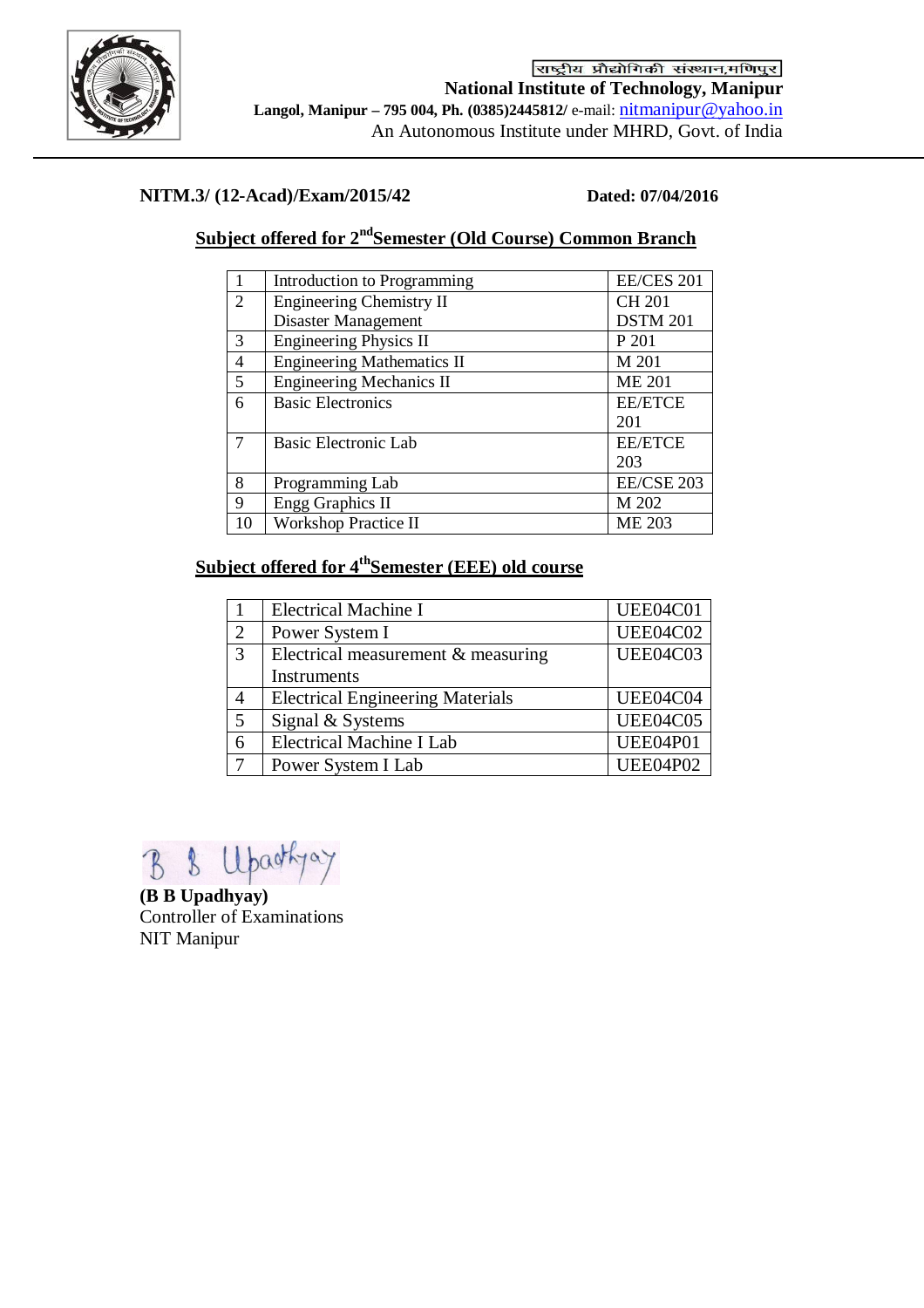

राष्ट्रीय प्रौद्योगिकी संस्थान,मणिपुर **National Institute of Technology, Manipur Langol, Manipur – 795 004, Ph. (0385)2445812/** e-mail: [nitmanipur@yahoo.in](mailto:nitmanipur@yahoo.in) An Autonomous Institute under MHRD, Govt. of India

# **NITM.3/ (12-Acad)/Exam/2015/42 Dated: 07/04/2016**

# **Subject offered for 4 thSemester (ECE) old course**

|                | Analog Communication                    | UEC04C01        |
|----------------|-----------------------------------------|-----------------|
| $\overline{2}$ | <b>Control System</b>                   | <b>UEC04C02</b> |
| 3              | Transmission<br>Electromagnetic Theory, |                 |
|                | Line                                    | UEC04C03        |
| 4              | <b>Digital Electronics</b>              | UEC04C04        |
| 5              | Electrical and Electronic Measurement & |                 |
|                | Instrumentation                         | <b>UEC04C05</b> |
| 6              | Analog Communication Lab                | UEC04P01        |
| $\tau$         | Control System Lab                      | UEC04P02        |
| 8              | Digital Electronics Lab                 | UEC04P03        |
| 9              | Electrical and Electronic Measurement   |                 |
|                | &Instru. Lab                            | UEC04P04        |

# **Subject offered for 4 thSemester (CSE) old course**

|                | Mathematics - IV                              | UEC04C01        |
|----------------|-----------------------------------------------|-----------------|
| $\overline{2}$ | Design & Analysis of Algorithm                | UEC04C02        |
| 3              | <b>Computer Organization</b>                  | UEC04C03        |
| 4              | Formal Language & Automata Theory             | UEC04C04        |
| 5              | <b>Object Oriented Programming</b>            | <b>UEC04C05</b> |
| 6              | <b>Algorithm Laboratory</b>                   | UEC04P01        |
|                | <b>Object Oriented Programming Laboratory</b> | <b>UEC04P02</b> |

 $\begin{array}{c} \mathbf{B} \\ \mathbf{B} \end{array}$ 

**(B B Upadhyay)** Controller of Examinations NIT Manipur